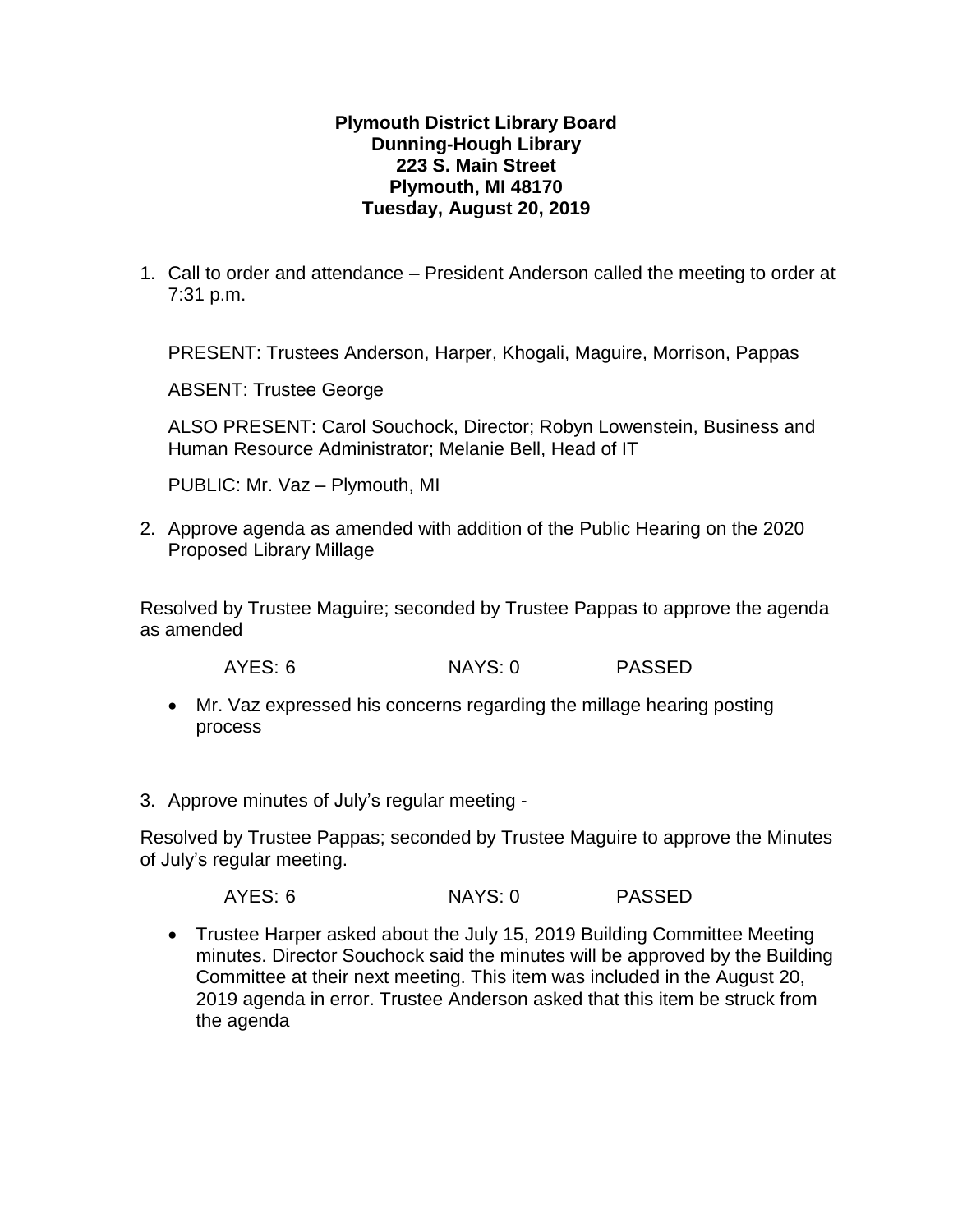- 4. Public comment
	- Mr. Vaz handed out a summary of his comments regarding the emergency lighting upgrades. These comments are available in the Library's copy of the August 2019 Board packet. Please request assistance from Administrative staff for access
- 5. Financial report and list of July's bills
	- Director Souchock stated the Library received its second annual State Aid payment
	- Director Souchock spoke of two "in kind" donations of high end photography provided to the Library, which will not be reflected in the Library's financial statements because there were no cash donations involved
	- Director Souchock received information from Wayne County. The Library's taxable value has increased this year by \$123,259,543 from 2018 to 2019. There was a taxable value loss for the Library of \$27,470,952, from some Personal Property Tax loss and a gain of \$84,090,263 in new businesses. This will be the second year in a row that taxable value has increased. However, since it increased greater than the rate of inflation, there is another Headlee Rollback of 0.9949. The Plymouth community has been fortunate enough to have experienced stronger growth than many of our neighbors
	- Trustee Harper suggested the board review potential cost cutting options

Resolved by Trustee Maguire; seconded by Trustee Harper to accept the financial report.

| AYES: 6 | NAYS: 0 | <b>PASSED</b> |
|---------|---------|---------------|
|         |         |               |

Resolved by Trustee Maguire; seconded by Trustee Morrison to approve for payment check numbers 28337 through 28408 & check #272631 and July's payroll and retirement transfers and monthly interest notices.

|  | AYES: 6 | NAYS: 0 | <b>PASSED</b> |
|--|---------|---------|---------------|
|--|---------|---------|---------------|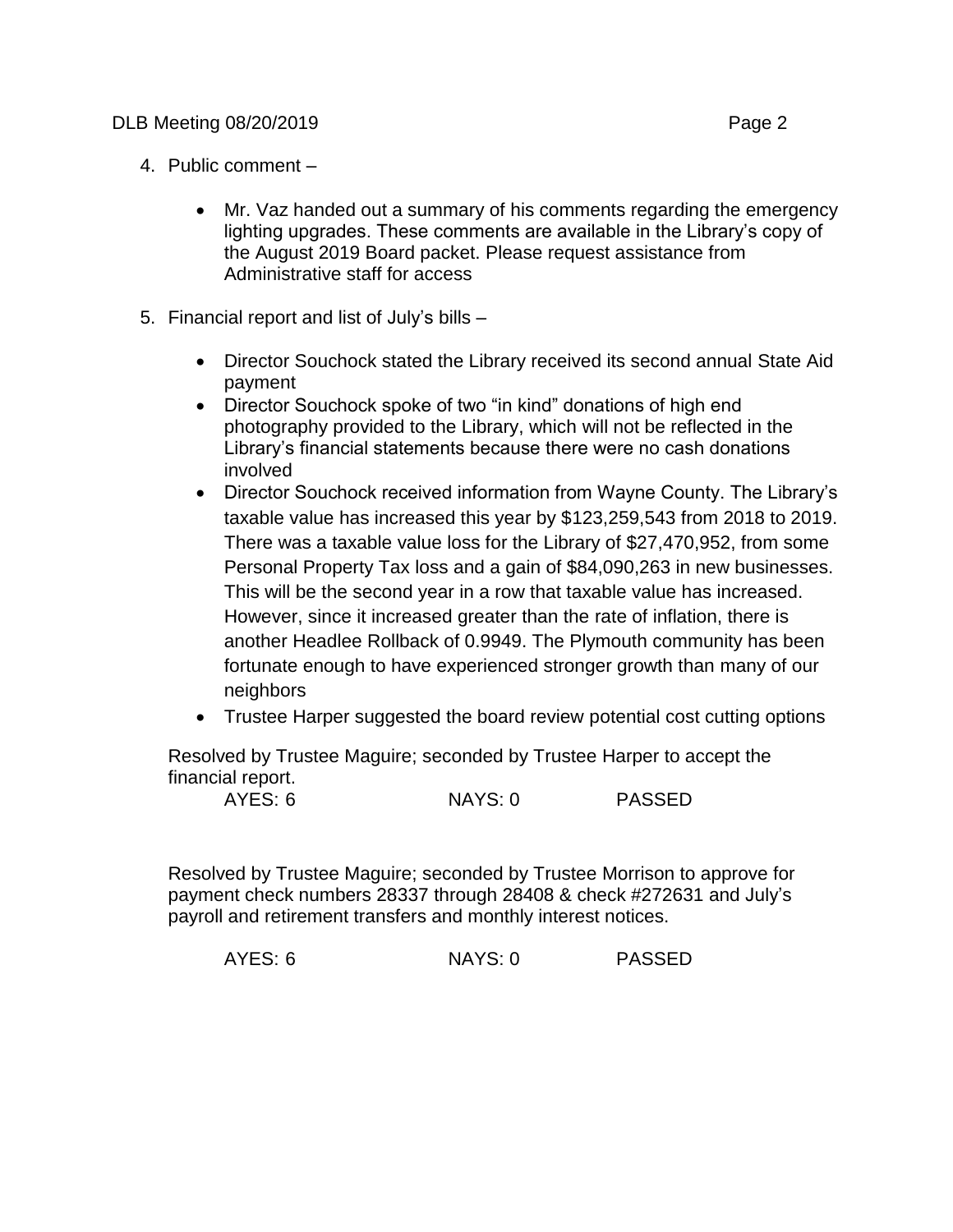## DLB Meeting 08/20/2019 **Page 3**

- 6. Librarians' Report
	- $\bullet$  Director Souchock said the Library celebrated the 50<sup>th</sup> anniversary of the Man on the Moon last month with 100 attendees of all ages. The primary focuses were historical television coverage by Walter Cronkite and virtual reality where people were able to experience landing on the moon with the astronauts
	- This Saturday, the Library is hosting "Camp Plymouth", a joint partnership with the Plymouth Township in Plymouth Township Park
	- With the help of the Plymouth District Library's Friends, the Library will participate in the Fall Festival by offering a magician, who will perform on the Kellogg Park stage on Saturday. In addition, the Library will host a booth for the first time at the Fall Festival this year. Trustee Anderson asked the board members to add their names to a signup sheet to volunteer at this year's Fall Festival Library booth.

Introduction of Melanie Bell, our New Head of Information Technology:

- Director Souchock was pleased to introduce Melanie Bell, the Library's new Head of Information Technology. Director Souchock said Melanie Bell has exceeded the Library's expectations during her orientation
- Melanie Bell introduced herself and answered board member questions about current and future needs for the Information Technology department
- 6.1 Trustee Reports
	- President Anderson shared an update on the Library's emergency lighting project. These comments are available in the Library's copy of the August 2019 board packet. Please request assistance from Administrative staff for access
- 7. Committee Reports
	- 7.1 Building Committee No August Meeting
	- 7.2 Personnel Committee No August Meeting
		- **•** Personal Committee will be meeting October 15<sup>th</sup> at 6 pm and November 19<sup>th</sup> at 6 pm
	- 7.3 Goals Committee No August Meeting
	- 7.4 Finance Committee No August Meeting
		- Finance Committee will be meeting September  $30<sup>th</sup>$  at 6 pm and October  $21<sup>st</sup>$  at 6 pm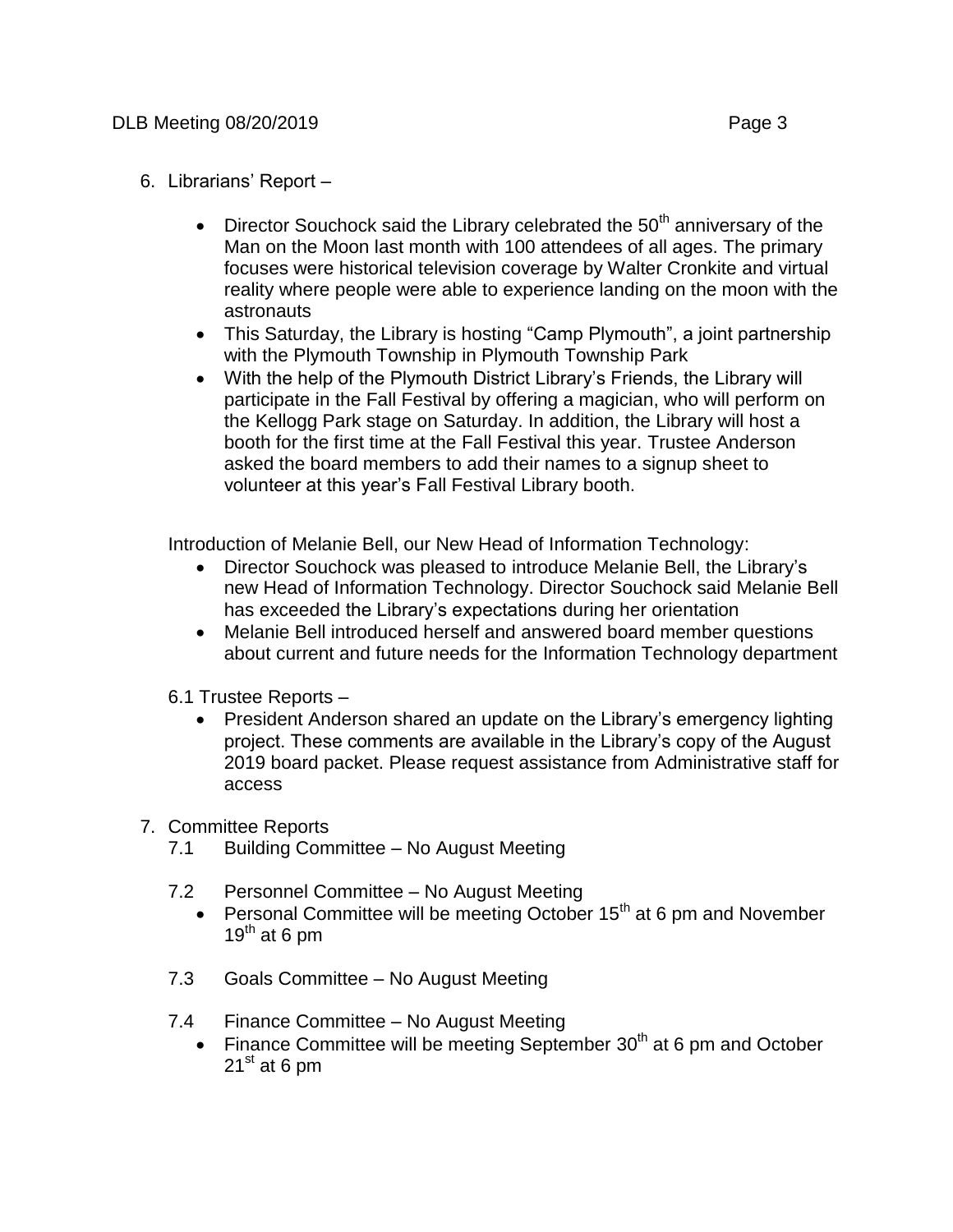- 8. Old Business 8.1
- 9. New Business
	- 9.1 Approve Delegates to MERS Annual Conference
		- Director Souchock asked to be approved as the Officer Delegate and to approve Youth Librarian Dana Bussard as the Employee Delegate. Director Souchock is encouraging board members to attend

Resolved by Trustee Maguire, seconded by Trustee Pappas, to approve Director Carol Souchock as the Officer Delegate and Dana Bussard as the Employee Delegate for the 2019 MERS Annual Conference

| Roll Call:                                                          |   |
|---------------------------------------------------------------------|---|
| AYES: Trustees Anderson, Harper, Khogali, Maguire, Morrison, Pappas | 6 |
| NAYS:                                                               |   |
| <b>ABSENT: Trustee George</b>                                       |   |

RESOLUTION: PASSED

9.2 Present 2020 Library Operating Millage

Trustee Anderson called the Hearing on the 2020 Proposed Library Millage to order at 9:08 pm

PRESENT: Trustees Anderson, Harper, Khogali, Maguire, Morrison, Pappas

ABSENT: Trustee George

ALSO PRESENT: Carol Souchock, Director; Robyn Lowenstein, Business and Human Resource Administrator; Melanie Bell, Head of IT

PUBLIC: Mr. Vaz – Plymouth, MI

Resolved by Trustee Harper, seconded by Trustee Morrison, to open discussion on the 2020 Proposed Library Millage

| AYES: 6 | NAYS: 0 | <b>PASSED</b> |
|---------|---------|---------------|
|---------|---------|---------------|